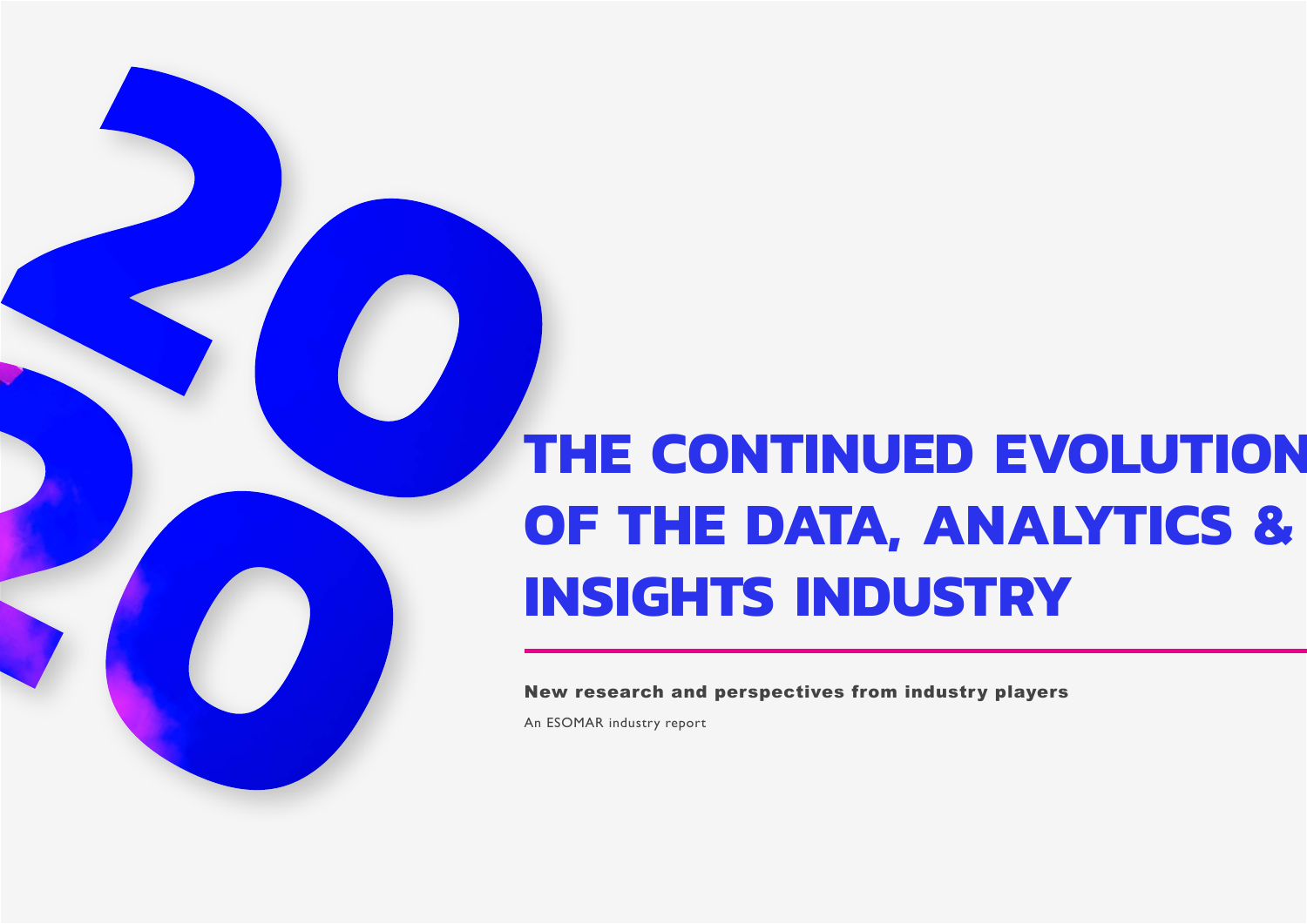**ESOMAR THANKS ITS CONTRIBUTORS:**

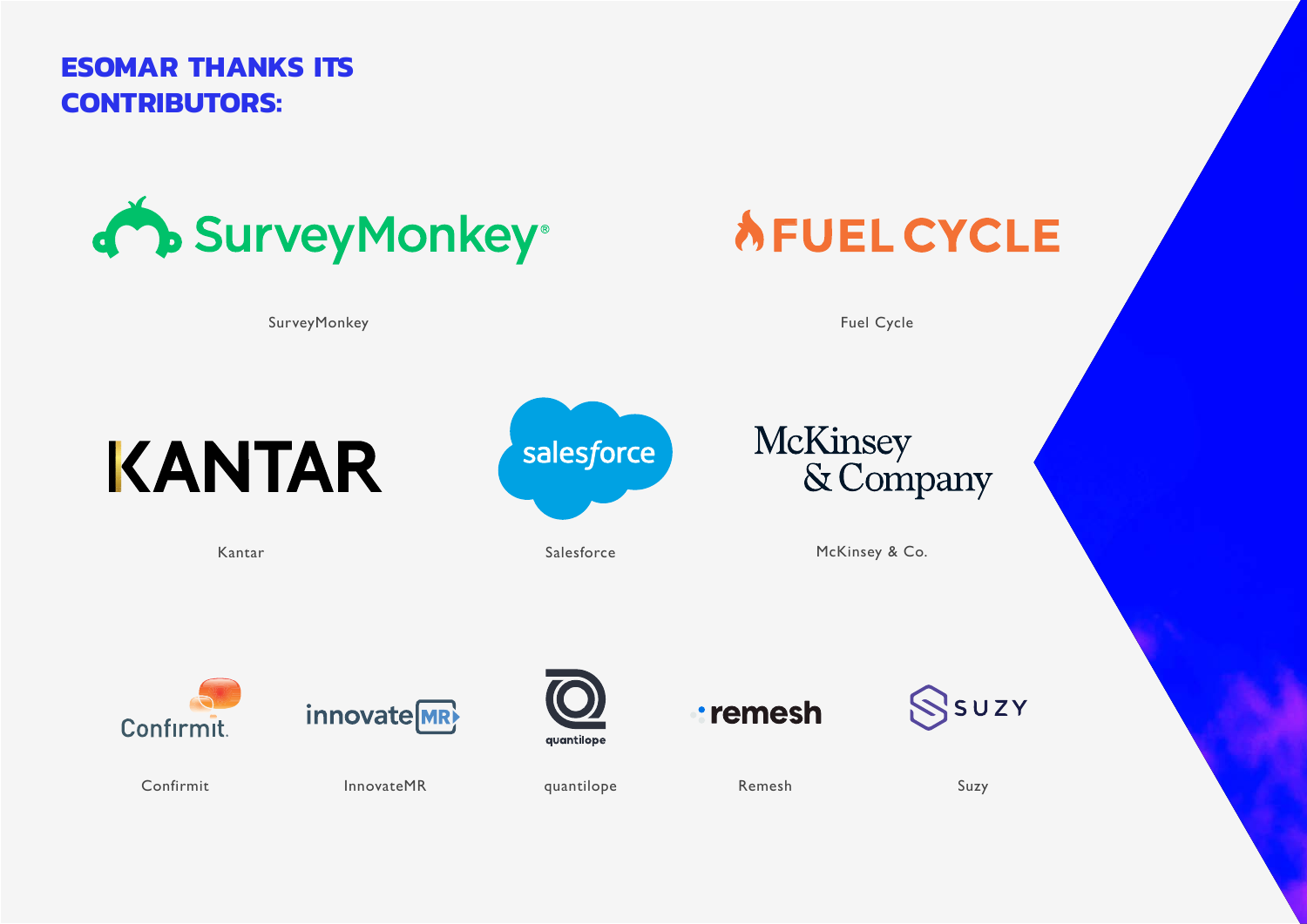# **CONTENTS**

In Brief

| Chapter I. | Global overview                                                        |
|------------|------------------------------------------------------------------------|
| Chapter 2. | <b>Established Market Research</b><br><b>Interview with Kantar</b>     |
| Chapter 3. | <b>Digital Data Analytics</b><br><b>Interview with Salesforce</b>      |
| Chapter 4. | <b>Consulting Firms</b><br><b>Interview with McKinsey</b>              |
| Chapter 5. | <b>DIY Research Platforms</b><br>Interview with SurveyMonkey           |
| Chapter 6. | <b>Enterprise Feedback Systems</b><br><b>Interview with Fuel Cycle</b> |
| Chapter 7. | <b>Sample Panel Providers</b>                                          |
| Chapter 8. | Vertical Reports and Research                                          |
| Chapter 9. | Social Listening and Communities                                       |
|            | Conclusion                                                             |
|            |                                                                        |

 [Notes and Acknowledgements](#page--1-0)



[ESOMAR](http://www.ESOMAR.org) is the global voice of the data, research and insights community.

With more than 6,000 individual members and over 550 corporate member companies in 130+ countries, we represent more than 40,000 professionals currently working in the data, research, insights, and analytics profession – and all those who use research for informed decision-making.

ESOMAR has been providing ethical and professional guidance and advocating on behalf of its global membership community for over 70 years.

To facilitate this ongoing dialogue, ESOMAR creates and manages a comprehensive programme of industry-specific and thematic events, publications and communications as well as actively advocating self-regulation and the worldwide code of practice.

# **ESOMAR**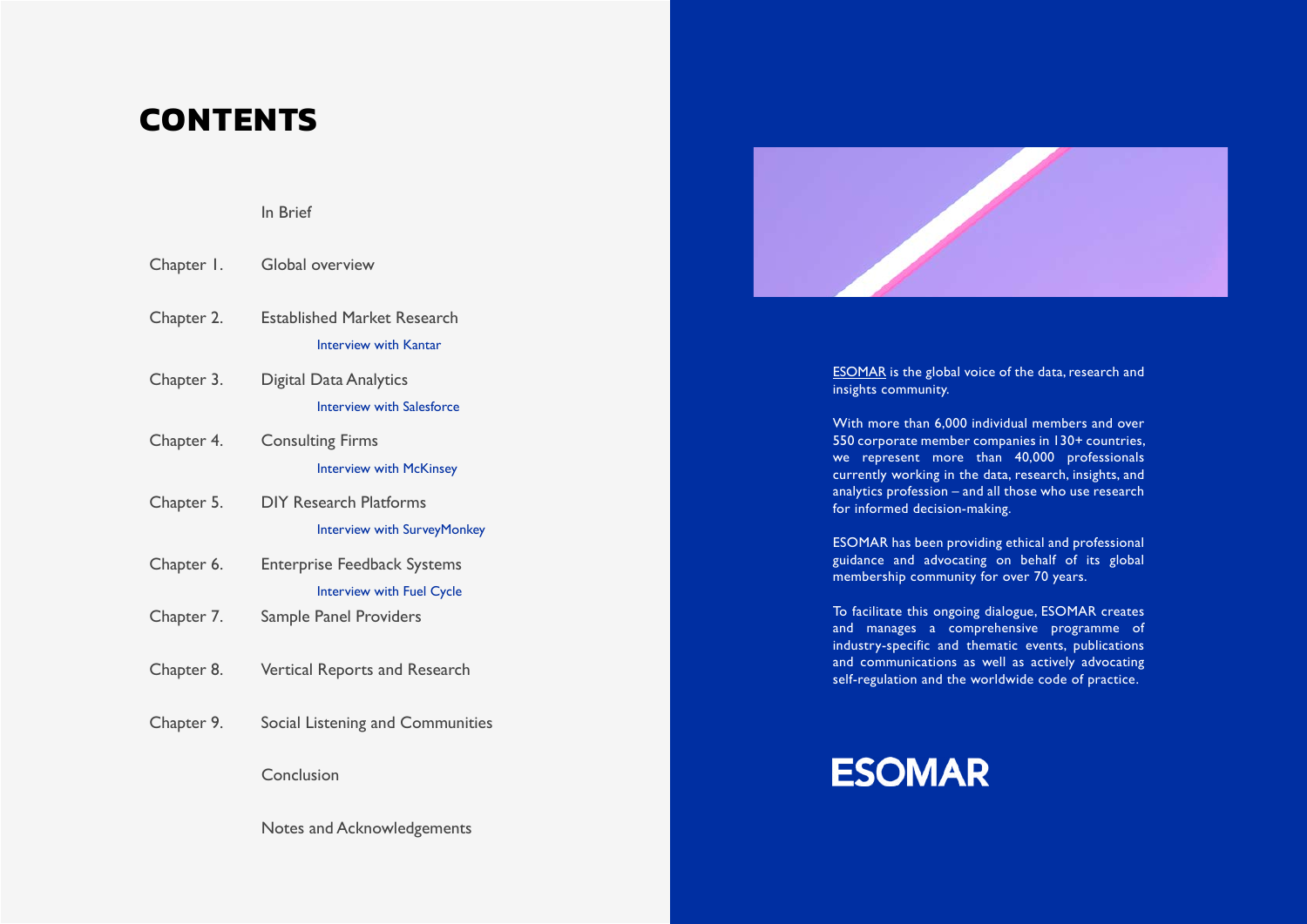### **IN BRIEF**

Defining and sizing the insights industry has become a moving target as the impact of current evolutionary trends permanently alters that players and scope. This year's report serves as a starting point to track the fundamental shifts that are occurring as data more broadly infiltrates organizations and tech-driven tools and solutions expand their contributions to overall industry performance. The numbers make it clear, the divide between established research companies and tech and digitally-enabled solutions is widening. While the established segment is experiencing significant declines due to the pandemic's impact on the economy, tech- and digitally-enabled solutions are, at worst, buoying their performance and, at best, experiencing significant growth.

Overall, there are three main impacts that will help define the insights revolution.

1. Established companies' abilities to pivot their businesses to leverage technology and meet customers' altered expectations.

2. The continued proliferation, adoption and expansion of DIY tools.

#### 3. The influx of outside capital into the industry.

Together these forces will impact the way the insights industry is defined and operated. If the overall industry can adjust and take full advantage of the current opportunity, it looks like next year's report will highlight a story of increased turnover, expanding the industry's reach over 2019's US\$84,664,468 total. If it fails to lean into the opportunity, to pivot and embrace the potential, it is likely that next year's report will highlight an overall trend that more closely aligns with the significant recession the established segment is forecasted to see.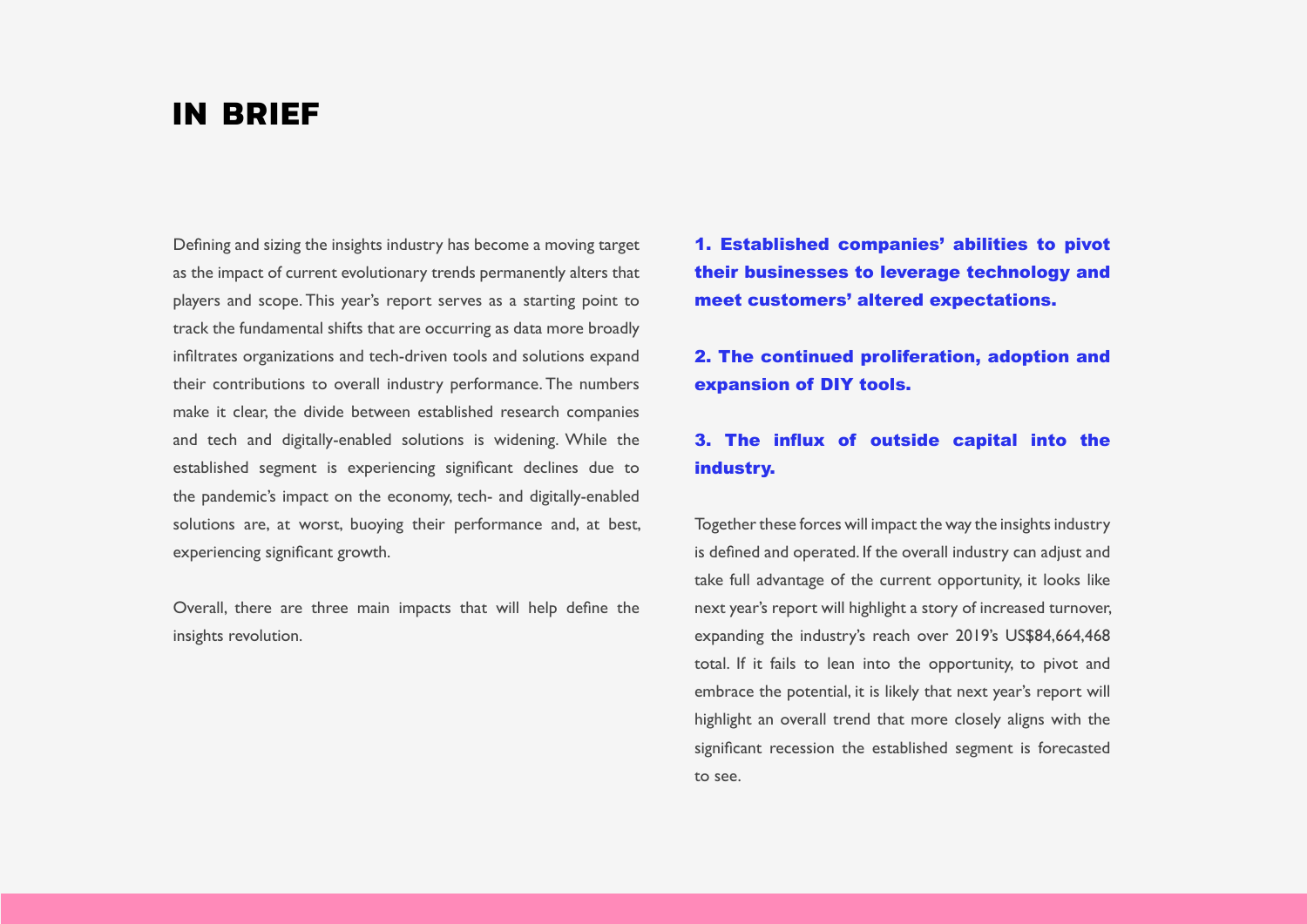# **1 CHAPTER 1**

## **GLOBAL OVERVIEW**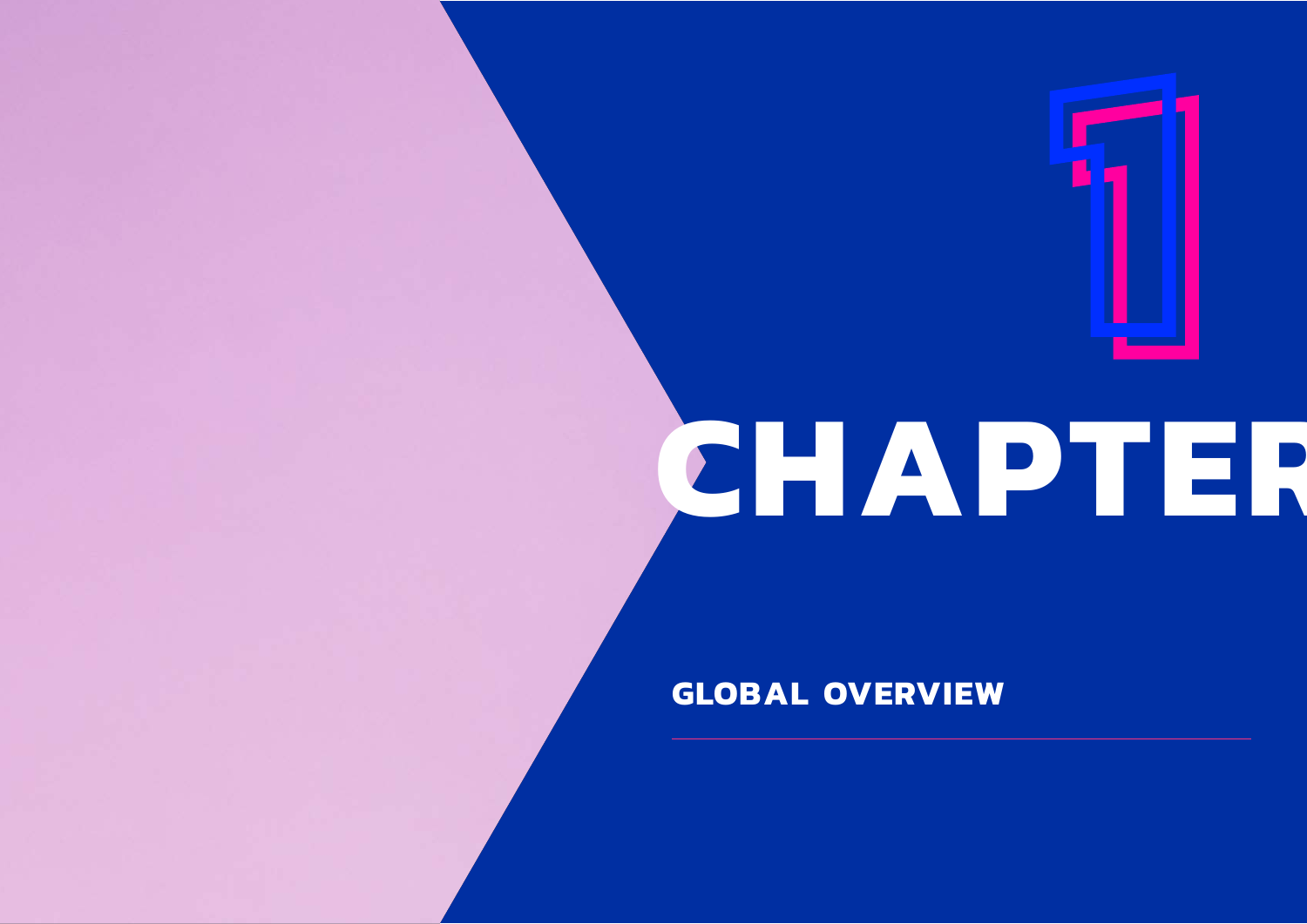#### <span id="page-5-0"></span>**GLOBAL OVERVIEW**



- Established Market Research
- Digital Data Analytics
- Vertical Reports and Research
- **Consulting Firms**
- Social Listening & Communities
- Enterprise Feedback Management
- DIY Research Platforms
- Sample Panel Providers

Each segment is then developed in an individual chapter which includes historical and future financial performance data provided by analytics company Outsell along with a general segment overview and perspectives contributed by industry leaders. With this inaugural version of this report ESOMAR hopes to broaden the dialogue around what the future of our industry looks like and the value that it holds.

#### Evolving to a Revolution

The creation of this report began in the early stages of the pandemic. In forecasting exercises and projections of what the future of the industry might look like, there were more questions than answers. As the project continued, insights work picked back up and leaders started talking about what their businesses were experiencing. It became clear, while the pandemic's economic impact was taking a toll on the industry, that it was also fueling a revolution that has been brewing for some time.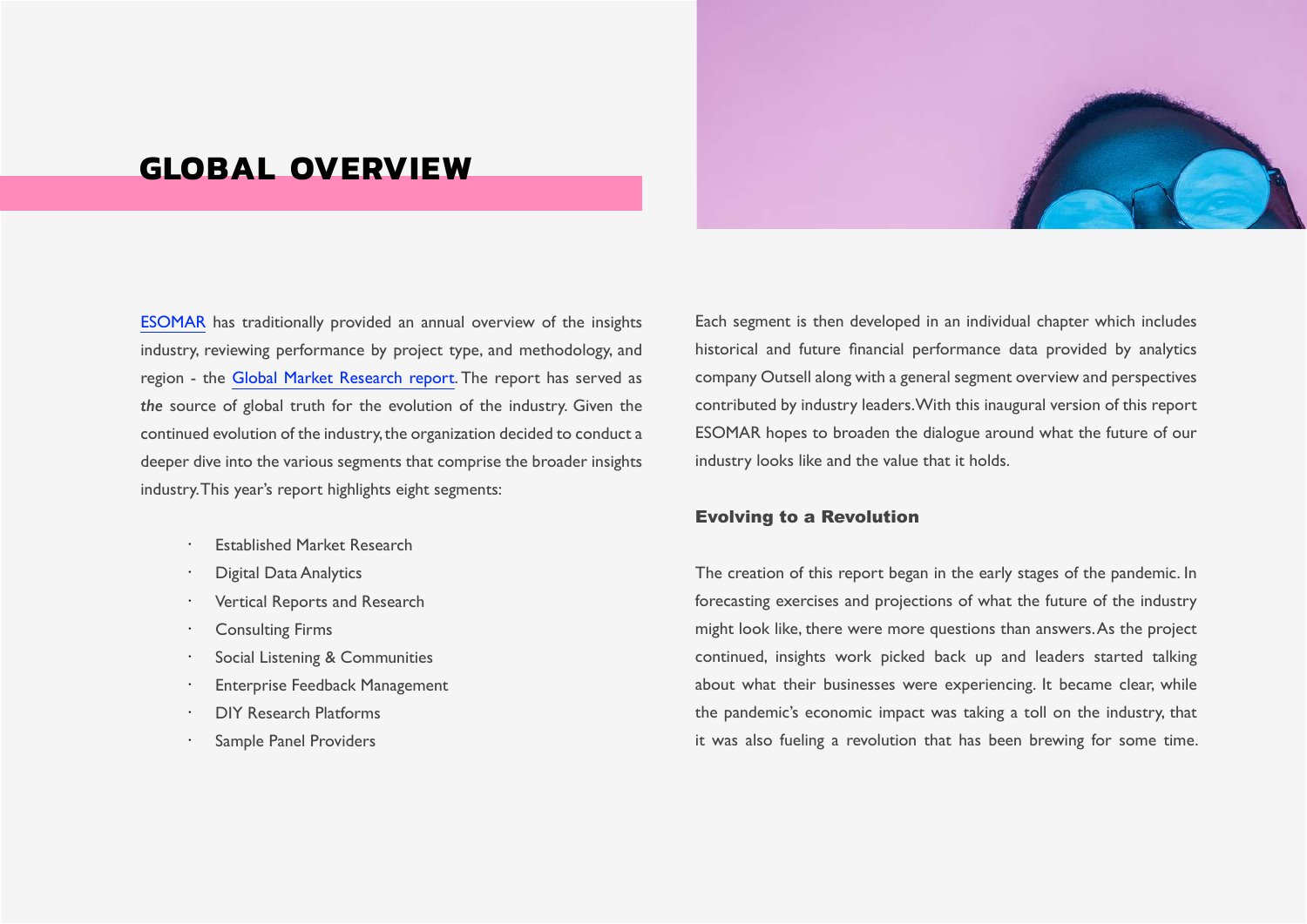Companies that fared well during the early stages of the economic impact recognized the opportunity to balance quiet project periods with intense internal transformation. Agencies whose businesses mainly focused on in-person research (eg, ethnographies, focus groups, etc.) pivoted to solutions leveraging digital tools. Platform companies dove into the market opportunity, helping support customers who were finally making the jump to DIY solutions. Across the industry, the sudden feeling of not knowing what was going on highlighted the critical importance of leveraging data across the business, to ensure decision makers had access to the data and insights needed to make informed decisions.

Before the pandemic the research industry was already evolving from the traditional agency model where a project is designed, executed and delivered (usually in a PowerPoint deck that is reviewed and "shelved") to a dynamic, data driven approach that recognizes the value and relevance of a variety of data sources. In this evolution, researchers become the insights experts who can recognize which data should be leveraged when, understand how to integrate and analyze the data needed, and interpret that data to deliver insights that drive a business forward. On the client side, companies were evolving to identify how to leverage data more holistically across the business, to understand which data they could collect from customers and the business organically, where they needed to supplement that data and which tools they should leverage to power

data usage across the organization.

These evolutions were fueled by a need to accelerate the speed towards insight, maximize budget usage and empower business decision makers. The pandemic accelerated the two movements, forcing vendors and end-clients alike to get closer to customers, faster, while navigating fully remote environments and restricted budgets.

The result of these accelerated *evolutions* is a fueling of the revolution of the insights industry. End-clients are recognizing the value of AI and machine-learning enabled tools that minimize the labor-intensive parts of research and free up time to focus on the business-intensive parts of a project. They are also recognizing the value of leveraging data that comes from all parts of the customer journey and are restructuring internally to effectively utilize that data, enabling MarTech platforms to become valuable insights tools. As insights and business intelligence intersect, the lines of research and consulting blur. Research, data and insights companies need to adjust to keep up – an approach that smaller, tech enabled vendors seem to have an advantage on. It's not just those who are in the insights industry or utilizing industry providers who are noticing this revolution either. Outside capital continues to flow into the industry as investors recognize the transformational opportunity and revenue potential of the future state of the insights industry.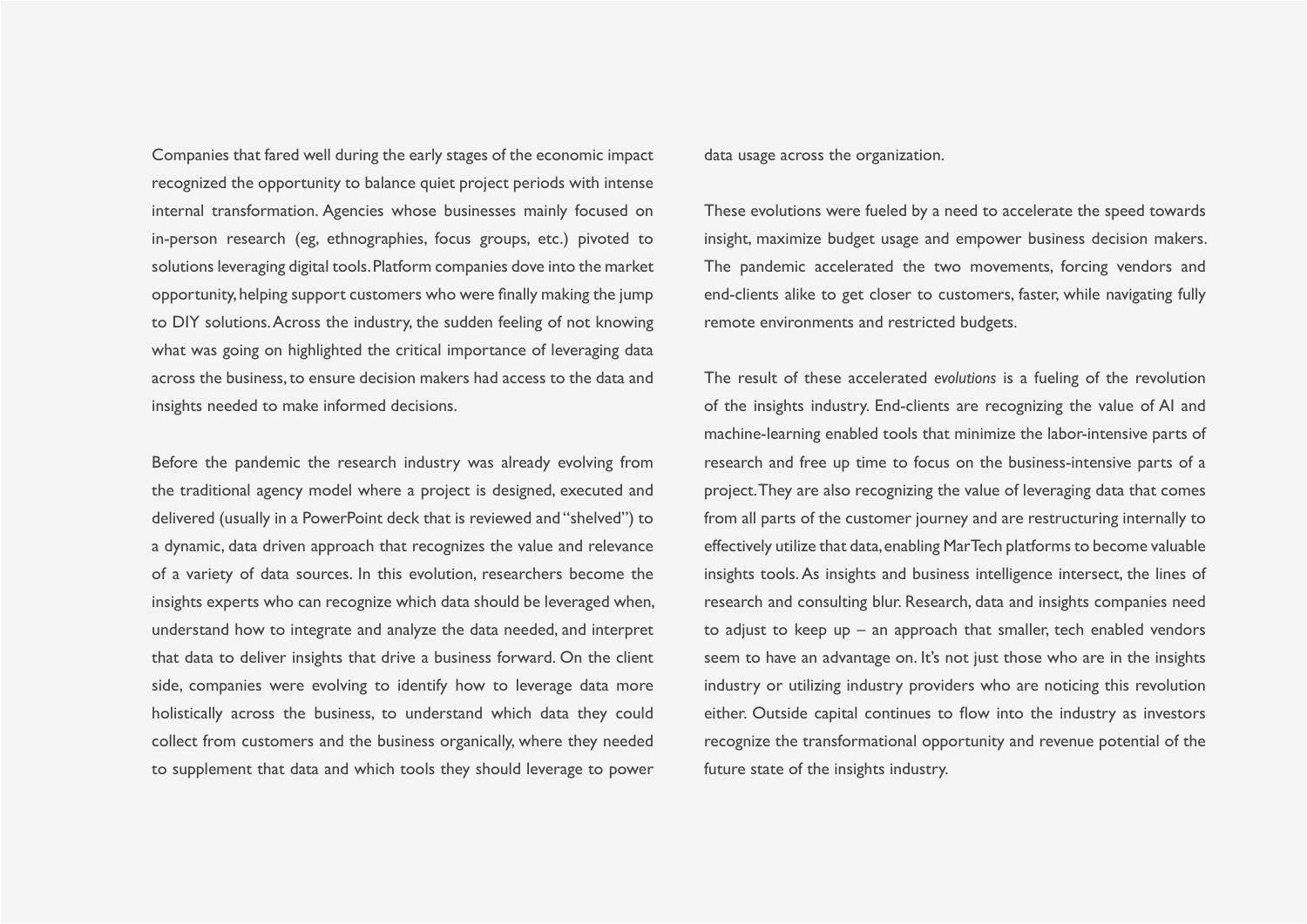#### Defining Evolution

Forecasting the annual turnover of the research industry was a lot easier when the industry was dominated by a few key players. Today's insight's industry is much harder to define as the inclusion of data in businesses expands and the utilization of insights moves well beyond the research organization. For this year's report, ESOMAR included the eight segments represented below, recognizing that this does not include the long tail of research agencies around the world (small and large) or the totality of platforms and tools that are exploding within tech and digital segments. In addition to the challenge of defining the overall segments, there is an added layer of complexity in categorizing companies into a corresponding segment, as the evolution around data inclusivity throughout an organization forces vendors to expand capabilities and pivot beyond their origins. For the purpose of this year's report, Outsell and ESOMAR decided to categorize companies based on their original business classification (used in previous years' reports). The expectation is that these classifications will be adjusted in future reports as companies' expanded offerings transition them to alternate segments. In cases where companies' capabilities expand beyond their included segment, the team has attempted to note it in the specific segment overview. The segments, arranged by turnover, are defined as follows:

**1. Established Research:** This includes the traditional, full-service research firms that have led the industry for decades including Nielsen, Kantar, Ipsos and GfK

**2. Digital Data Analytics:** This is a new segment that captures the accelerated adoption of enterprise tools collecting data across the business. This segment highlights the expansion of analytics in the MarTech space and includes companies like Adobe, Salesforce and Oracle.

**3. Vertical Reports & Research:** This includes firms that provide specialized research, data, advisory and/or consulting to specific roles and industries. Gartner, IHS Markit and IDC are a few of the companies in this segment.

**4. Consulting Firms:** This segment acknowledges the blurring of strategy consulting firms into the research and insights industry. While it is not possible to isolate the actual turnover associated with research, data and insights within a consulting firm, the turnover represented here is an approximation of research-related dollars, and the methodology used to reach the approximation is covered within the chapter. This segment includes traditional management consulting firms like McKinsey, Accenture and BCG.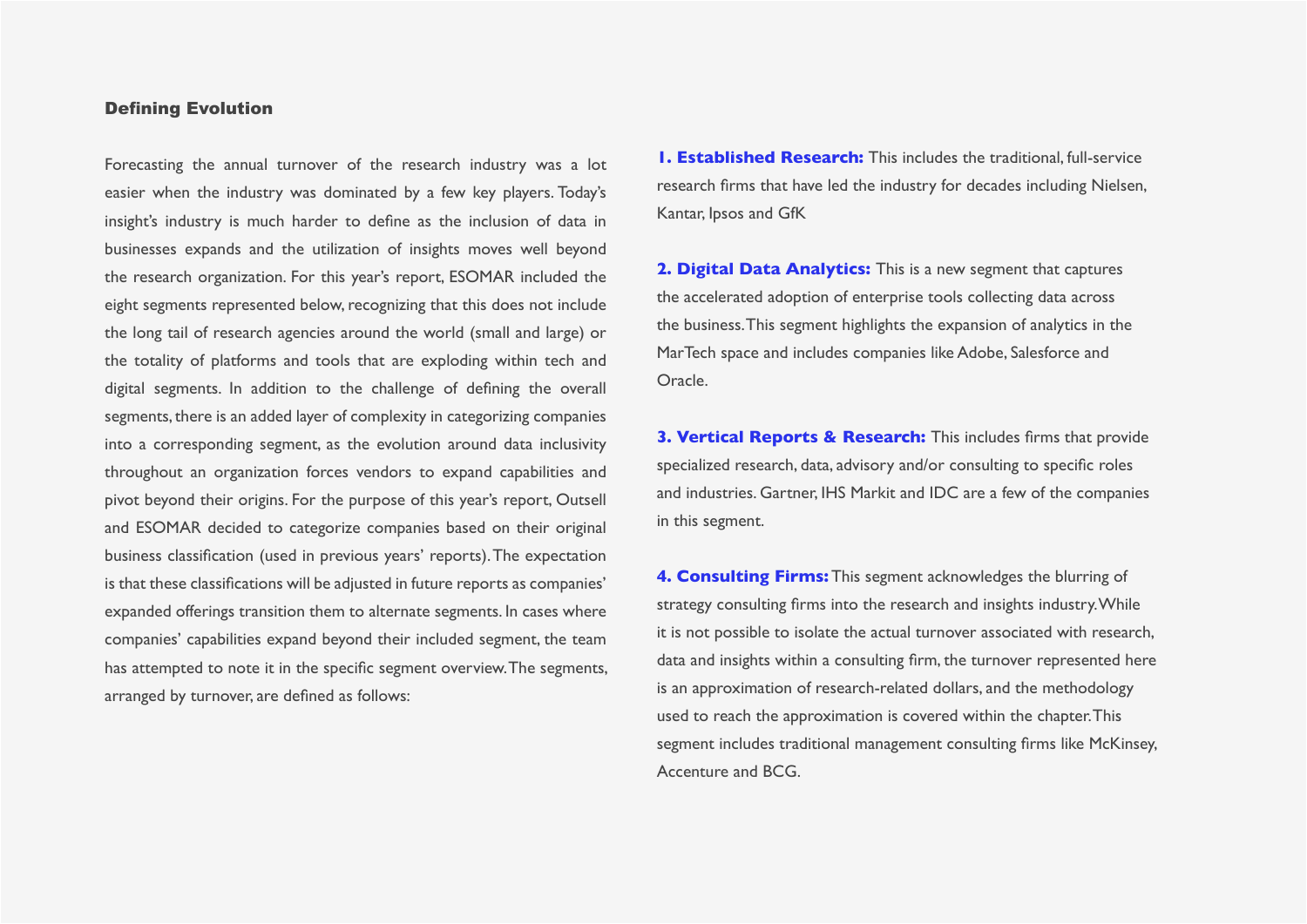#### Insights industry 2019 turnover (US\$ '000)

5. Social Listening and Communities: This segment blends companies (tools and services) that offer traditional and non-traditional on and offline customer communities with tools analyzing social data. It also includes companies that have a social or community revenue stream or a community-related offering, even if it looks different than the traditional definition of a community offering. It includes companies like Cision, Brandwatch and Meltwater Group.

**6. DIY Research Platforms:** This includes companies with revenue tied to do-it-yourself research functionality. Traditional survey platform companies like Qualtrics, SurveyMonkey and Confirmit are classified in this group because, although they have expanded functionality, their original revenue source was the survey platform offering.

7. Enterprise Feedback Systems: This segment captures tools and offerings that focus on combining data from various sources (established research and naturally occurring data) to garner feedback from customers. It includes companies like Medallia, Verint and MaritzCX.

8. Sample Panel Providers: This includes companies whose sole revenue is sourced from the maintenance or building of panels or who have a significant revenue stream associated with underlying panel capabilities. This also includes companies whose original primary source of revenue was tied to sample or panel. This segment includes Dynata,



The total 2019 turnover for the industry, as defined by the segments above is US\$84,664,468<sup>1</sup>. The majority (56%) of the turnover is coming from the US although, as is noted in the segment views, the US is not always the fastest growing market. The US is bolstered by the proliferation of technology solutions across various segments but is expected, along with Europe, to feel a deeper economic impact from the pandemic than Asia-Pacific and other parts of the world.

<sup>1</sup> If you consider the industry performance without the impact of the expanded digital